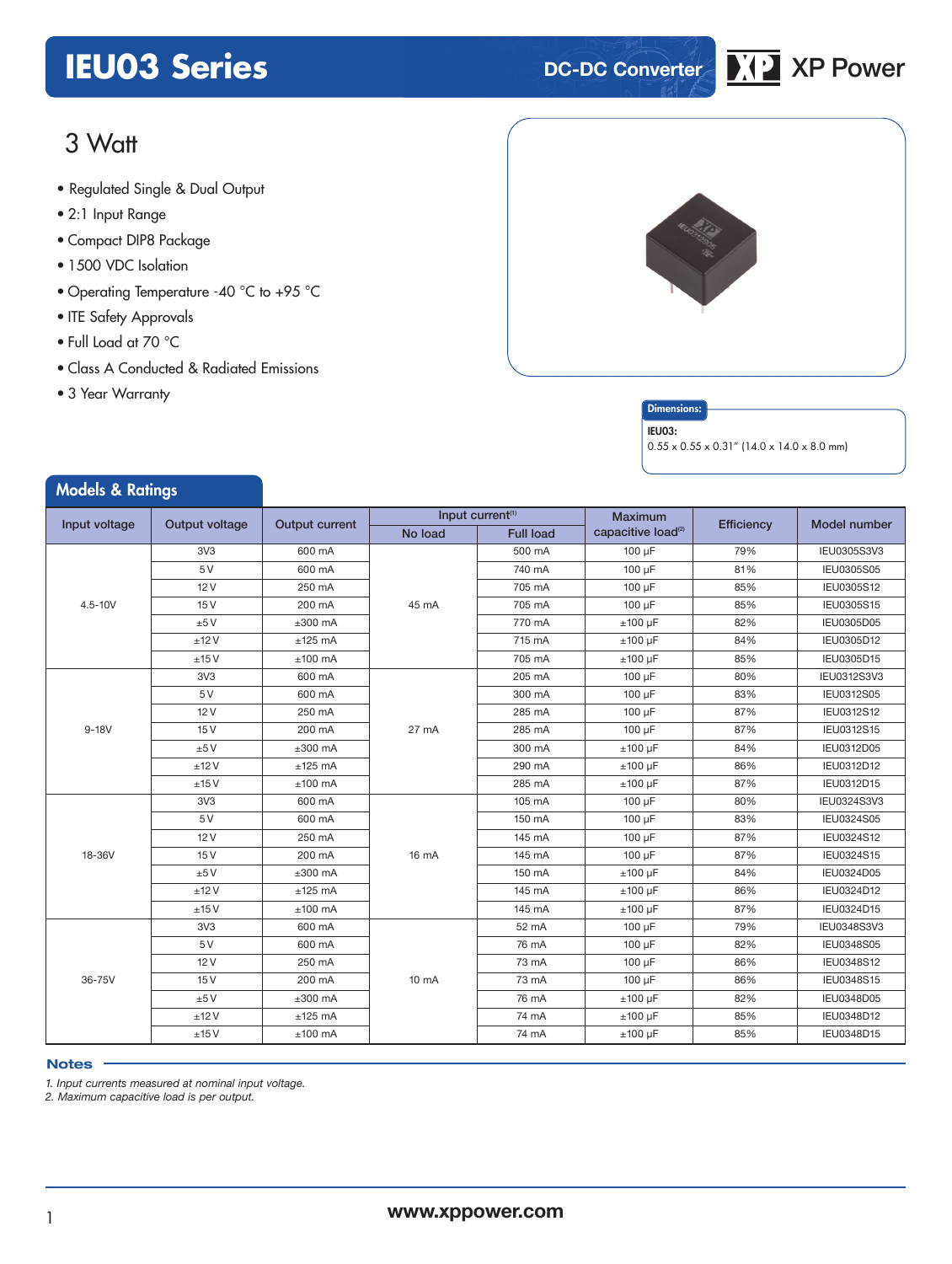### **IEU03 Series XP Power**



Input

| and the control     |                           |                |                |              |                               |
|---------------------|---------------------------|----------------|----------------|--------------|-------------------------------|
| Characteristic      | <b>Minimum</b>            | <b>Typical</b> | <b>Maximum</b> | <b>Units</b> | <b>Notes &amp; Conditions</b> |
|                     | 4.5                       |                | 10             |              | 5 V nominal                   |
| Input Voltage Range | 9.0                       |                | 18             | <b>VDC</b>   | 12 V nominal                  |
|                     | 18.0                      |                | 36             |              | 24 V nominal                  |
|                     | 36.0                      |                | 75             |              | 48 V nominal                  |
| Input Filter        | <b>Internal Capacitor</b> |                |                |              |                               |
|                     |                           |                | 12             | VDC for 1 s  | 5 V nominal                   |
| Input Surge         |                           |                | 25             |              | 12 V nominal                  |
|                     |                           |                | 50             |              | 24 V models                   |
|                     |                           |                | 100            |              | 48 V models                   |

#### **Output**

| Characteristic                  | <b>Minimum</b> | <b>Typical</b> | <b>Maximum</b> | <b>Units</b> | <b>Notes &amp; Conditions</b>                                                                    |
|---------------------------------|----------------|----------------|----------------|--------------|--------------------------------------------------------------------------------------------------|
| Output Voltage                  | 3.3            |                | 30             | <b>VDC</b>   | See Models and Ratings table                                                                     |
| Initial Set Accuracy            |                |                | ±1.5           | %            | At full load                                                                                     |
| Output Voltage Balance          |                |                | ±2.0           | %            | For dual output with balanced laods                                                              |
| Minimum Load                    |                |                |                | A            | No minimum load required                                                                         |
| Line Regulation                 |                |                | ±0.2           | %            | From minimum to maximum input at full load                                                       |
| Load Regulation                 |                |                | ±1.0           | %            | From 0 to full load                                                                              |
| <b>Cross Regulation</b>         |                |                | ±5.0           | %            | On dual output models when one load is varied between<br>25% and 100% and other is fixed at 100% |
| <b>Transient Response</b>       |                |                | 5              | % deviation  | Recovery within 1% in less than 500 us for a 25% load<br>change.                                 |
| Ripple & Noise                  |                | 70             |                | mV pk-pk     | 20 MHz bandwidth. Measured using 0.47 µF ceramic<br>capacitor.                                   |
| <b>Overload Protection</b>      |                | 170            |                | %            |                                                                                                  |
| <b>Short Circuit Protection</b> |                |                |                |              | Continuous, with auto recovery                                                                   |
| Maximum Capacitive Load         |                |                |                |              | See Models and Ratings table                                                                     |
| <b>Temperature Coefficient</b>  |                |                | 0.02           | $%$ /°C      |                                                                                                  |

| General                      |                 |                |                |                           |                               |
|------------------------------|-----------------|----------------|----------------|---------------------------|-------------------------------|
| Characteristic               | <b>Minimum</b>  | <b>Typical</b> | <b>Maximum</b> | <b>Units</b>              | <b>Notes &amp; Conditions</b> |
| Efficiency                   |                 | 84             |                | %                         | See Models and Ratings table  |
| Isolation: Input to Output   | 1500/1800       |                |                | <b>VDC</b>                | 60 s/1 s                      |
| <b>Isolation Resistance</b>  | 10 <sup>9</sup> |                |                | Ω                         | At 500 VDC                    |
| <b>Isolation Capacitance</b> |                 | 100            |                | pF                        |                               |
| <b>Switching Frequency</b>   |                 | 100            |                | kHz                       |                               |
| Power Density                |                 |                | 32.0           | W/in <sup>3</sup>         |                               |
| Mean Time Between Failure    |                 | 3.4            |                | <b>MHrs</b>               | MIL-HDBK-217F, +25 °C GB      |
| Weight                       |                 | 0.008(3.9)     |                | $\mathsf{lb}(\mathsf{g})$ |                               |

#### **Environmental** Characteristic Minimum Typical Maximum Units Notes & Conditions Operating Temperature -40 -40 +95 + 95 C See Derating Curve. Storage Temperature -50 +125 °C<br>
Case Temperature +95 °C Case Temperature +95 Humidity **95** %RH Non-condensing Cooling Cooling and Cooling and Cooling and Cooling and Cooling and Cooling and Cooling and Cooling and Cooling and Cooling and Cooling and Cooling and Cooling and Cooling and Cooling and Cooling and Cooling and Cooling an Case Flammability UL 94V-0 Rated Non conductive black plastic Non conductive black plastic Lead-Free Reflow Solder Process **IPC/JEDEC J-STD-020D.1**

| <b>EMC: Emissions</b> |          |                   |                               |
|-----------------------|----------|-------------------|-------------------------------|
| <b>Phenomenon</b>     | Standard | <b>Test Level</b> | <b>Notes &amp; Conditions</b> |
| Conducted             | EN55022  | Class A           | See application note          |
| Radiated              | EN55022  | Class A           | See application note          |